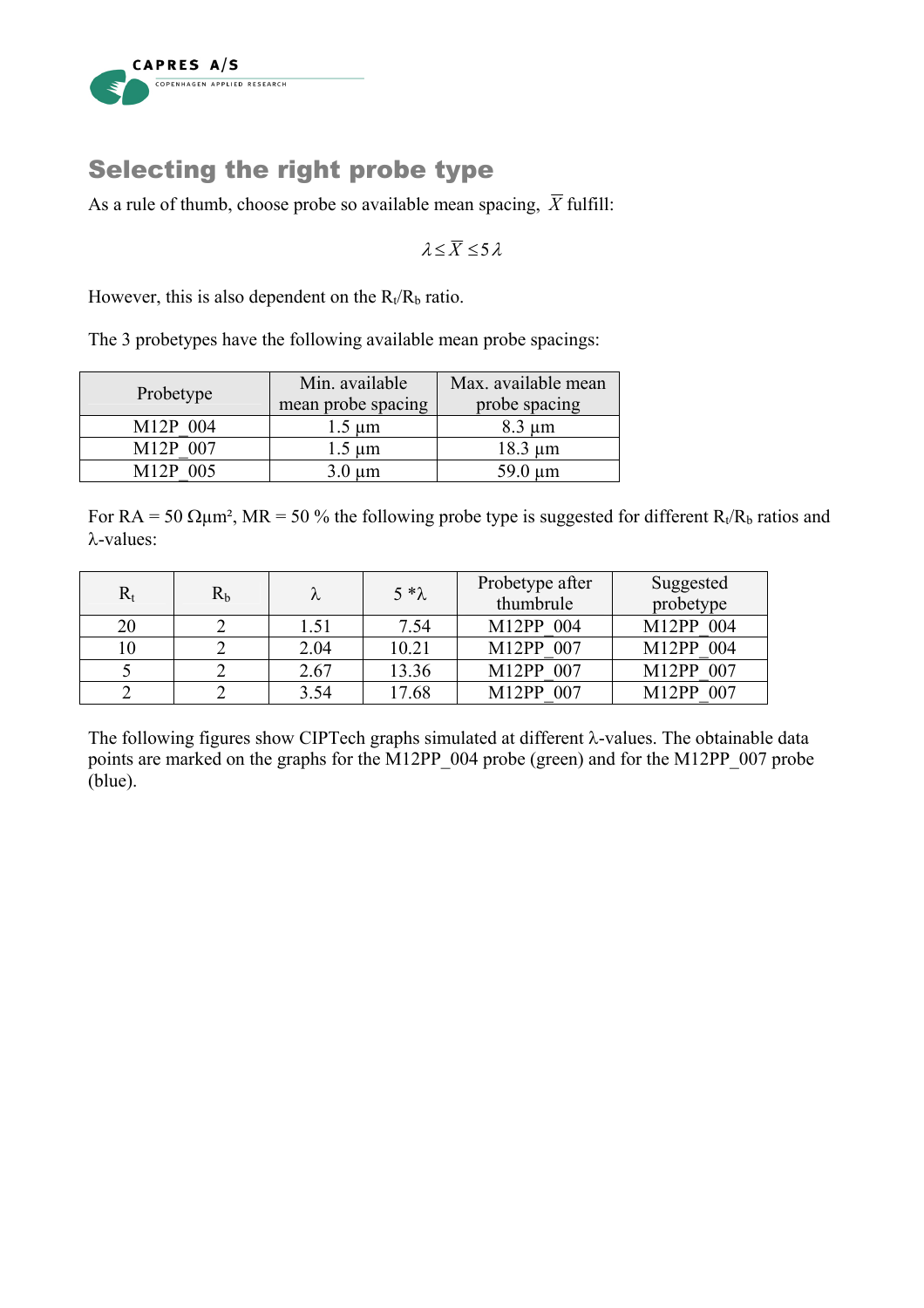

CAPRES A/S

**COPENHAGEN APPLIED RESEARCH** 

**Figure 1: With R<sub>t</sub>/R<sub>b</sub> = 20 and**  $\lambda$  **= 1.51 it is evident that the M12PP\_004 probe is preferred** 



Figure 2: With  $R_t/R_b = 5$  and  $\lambda = 2.04$ , the M12PP\_007 probe should be chosen from the rule of thumb. **However, almost the entire MRcip curve is enclosed when using the M12PP\_004 probe and more data points are on the vertical part of the Rsq curve, leaving the M12PP\_004 choice.**